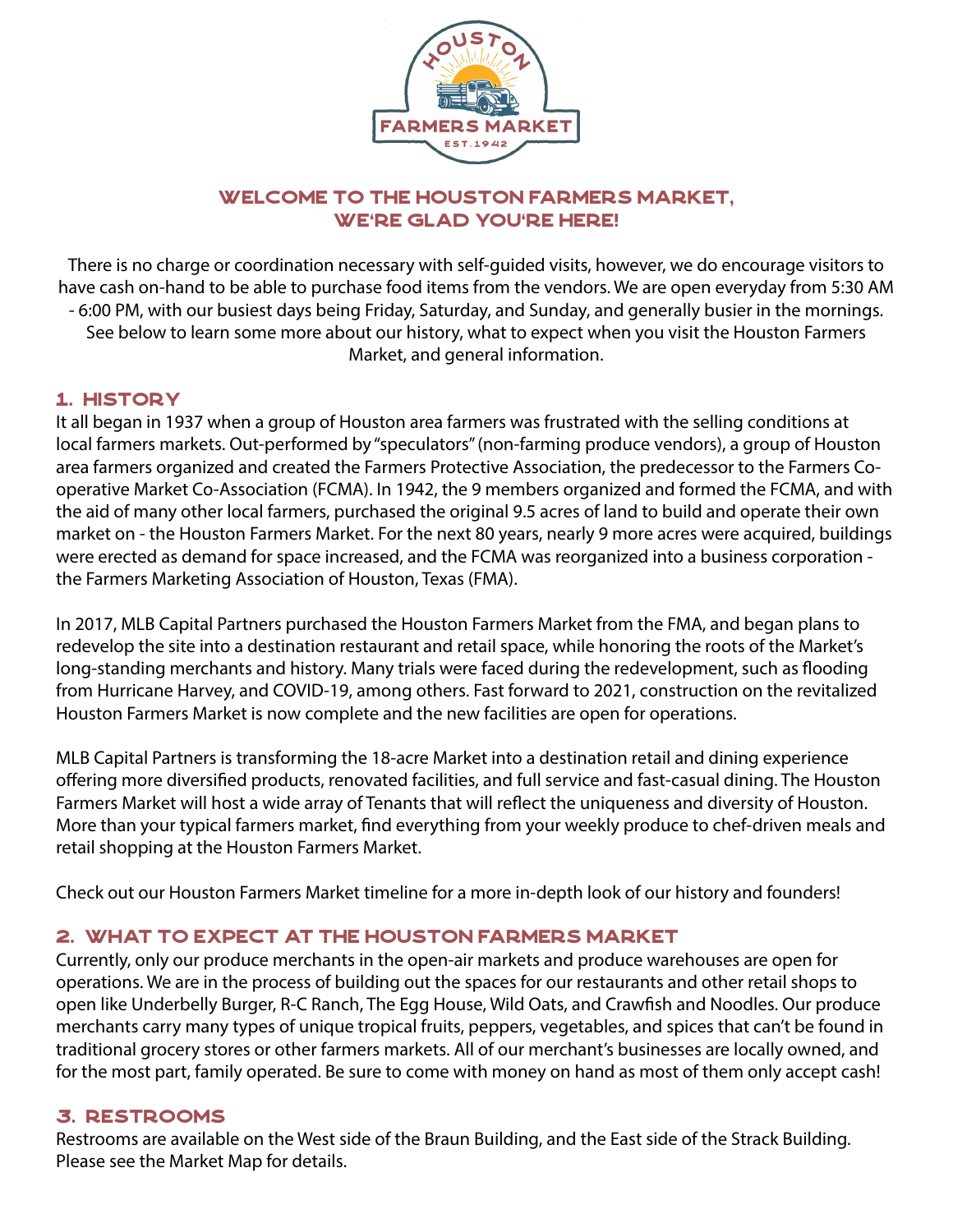#### 4. PARKING

There are nearly 600 parking spaces available at the Houston Farmers Market. Please enter the property either through the front entrance off of Airline Drive, or the 2 entrances off of Service Street. Our parking lots are interconnected, so once you enter the Market, you can access both the front, side, and rear parking lots. Please see the Market Map for more details.

Large buses must call ahead to coordinate a parking location with one of the on-site property managers, at 713-862-8866.

#### 5. EMERGENCIES

Your group is responsible for their own general first-aid kit. Any other emergencies need to be reported to 911.

# **HOUSTON FARMERS MARKET**

2520 Airline Drive Houston, TX 77009

Open everday, 5:30 AM - 6:00 PM [thehoustonfarmersmarket.com](http://thehoustonfarmersmarket.com )